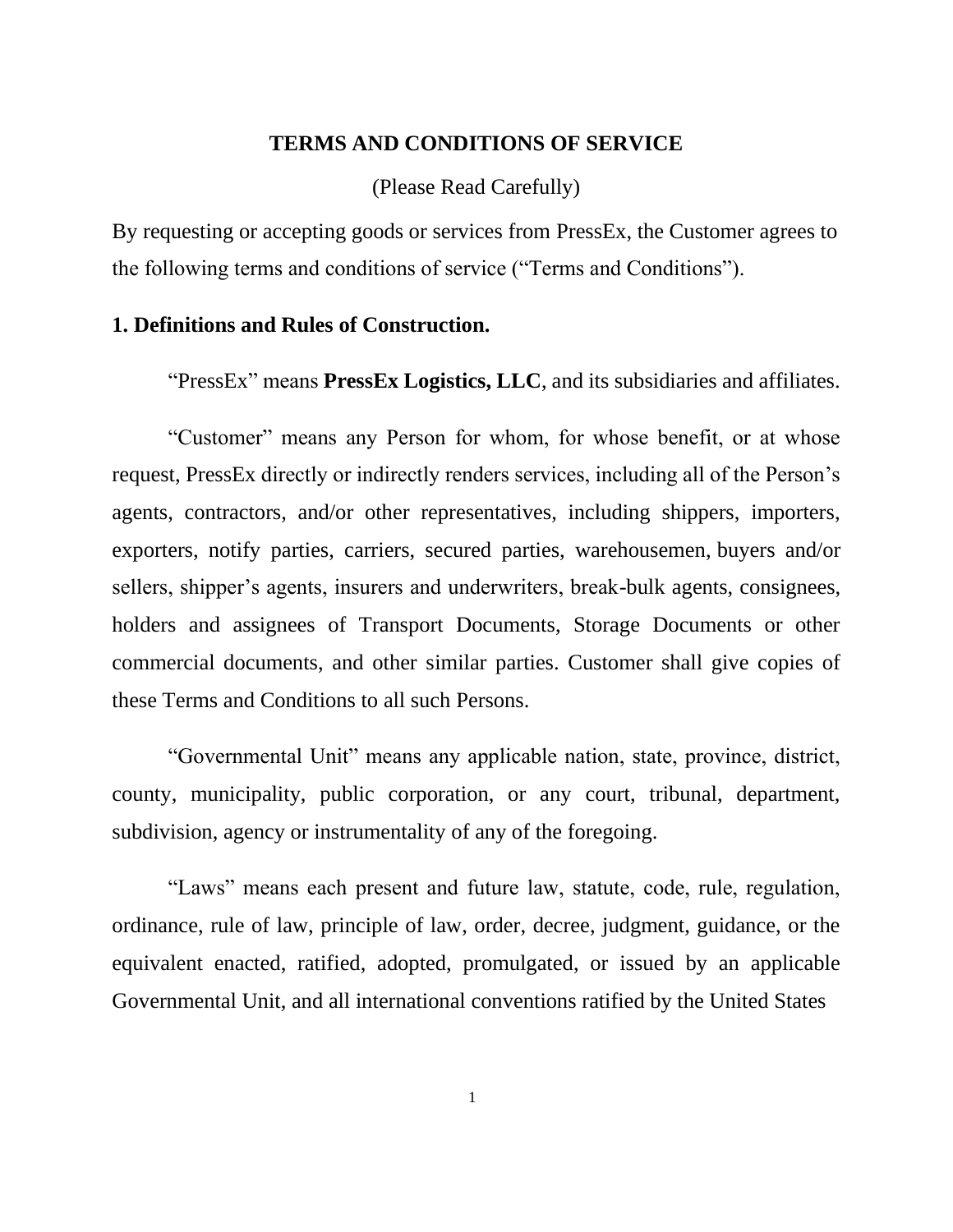of America or otherwise mandatorily applicable under the laws of the United States of America.

Terms such as "liability", "obligation", and "responsibility" include every duty to pay money, deliver value, provide services, perform an act, or refrain from performing an act.

"Person" includes an individual, trust, estate, partnership, association, business or nonprofit organization, Governmental Unit, or other legal entity.

"Storage Document" means a warehouse receipt, storage agreement, or other document evidencing the receipt of goods for storage, distribution or other handling.

The term "third party" includes each of the following, by whomever chosen or compensated: carrier, truckman, cartman, lighterman, forwarder, ocean transportation intermediary, ocean freight forwarder, non-vessel operating carrier, customs broker, agent, warehouseman, and each other Person to whom goods are entrusted for transportation, carriage, cartage, drayage, handling, delivery, storage, distribution, clearance, entry, or other service or activity.

"Transport Document" means a bill of lading, waybill, forwarder's cargo receipt, contract of carriage, or other document issued by PressEx evidencing the receipt of goods for carriage.

Terms such as "includes" and "including" are not limiting. All references to documents include documents in paper or electronic form. The captions are for convenience only and are not part of these Terms and Conditions. These Terms and Conditions shall be construed without regard to any presumption or rule requiring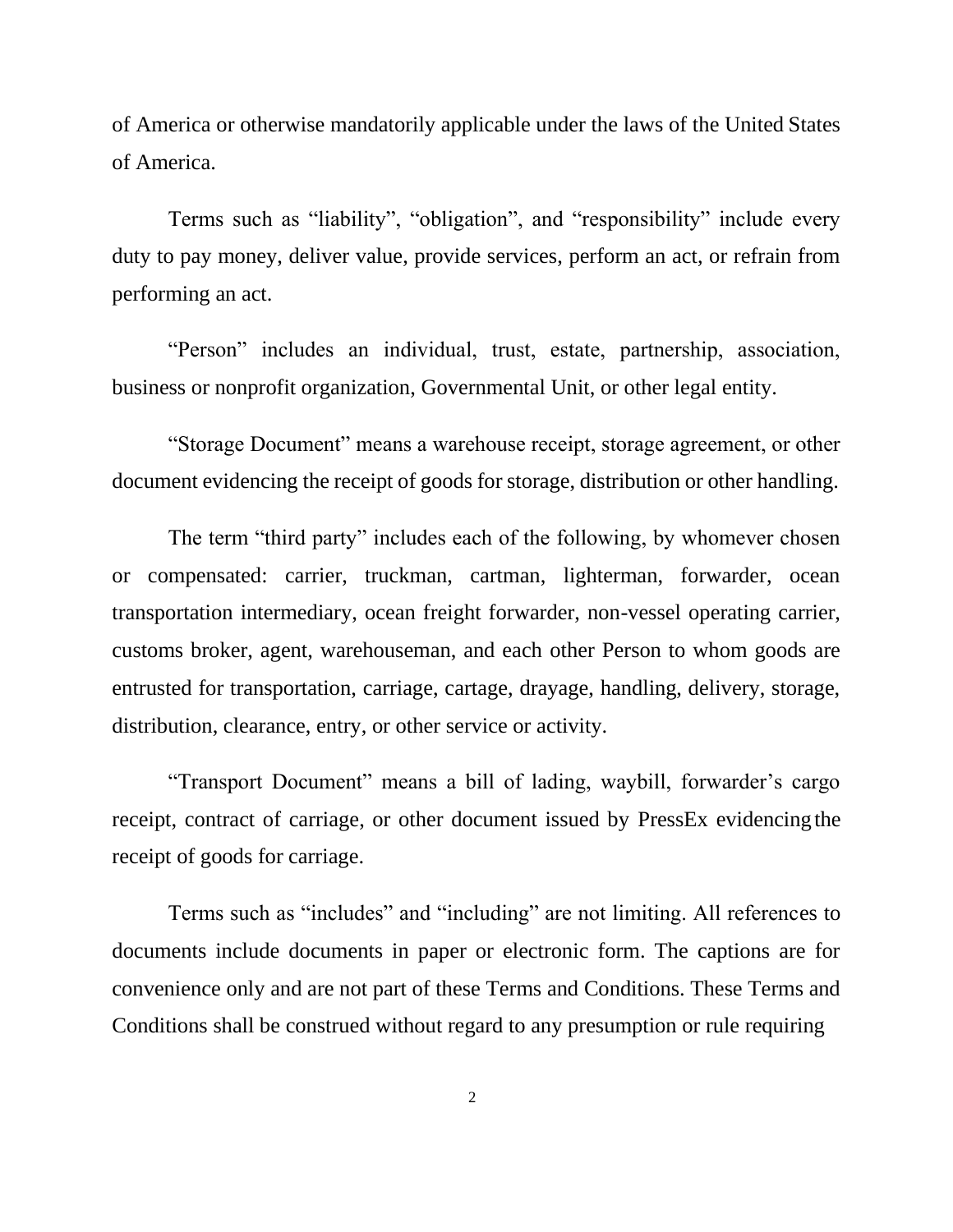that they be construed against the Person causing all or part of them to be drafted. If these Terms and Conditions conflict with the terms of a Transport Document or Storage Document issued by PressEx, the Transport Document or Storage Document controls. If any part of these Terms and Conditions is held invalid or unenforceable in a jurisdiction by a final, non-appealable judgment, the judgment does not affect the validity or enforceability of any other part of these Terms and Conditions in that jurisdiction or of any part of these Terms and Conditions in another jurisdiction.

### **2. PressEx' Role**.

PressEx acts as the direct agent of Customer in all cases, except to the extent PressEx acts as a carrier.

## **3. Choosing Routes or Agents**.

Unless PressEx otherwise agrees, PressEx has complete freedom in choosing the means, routes, and procedures to be followed in handling, transporting, loading, unloading, storing, clearing, entering, delivering, distributing, or otherwise dealing with the goods, and in choosing the third parties to perform these services. All such third parties shall be considered as the agents of Customer. Advice by PressEx to Customer that a particular Person has been selected to render services shall not be construed to mean that such Person will render such services.

# **4. Quotations Not Binding**.

Quotations by PressEx are for informational purposes only and are subject to change without notice. No quotation binds PressEx unless PressEx agrees to handle or transport the goods at specific rates and payment terms.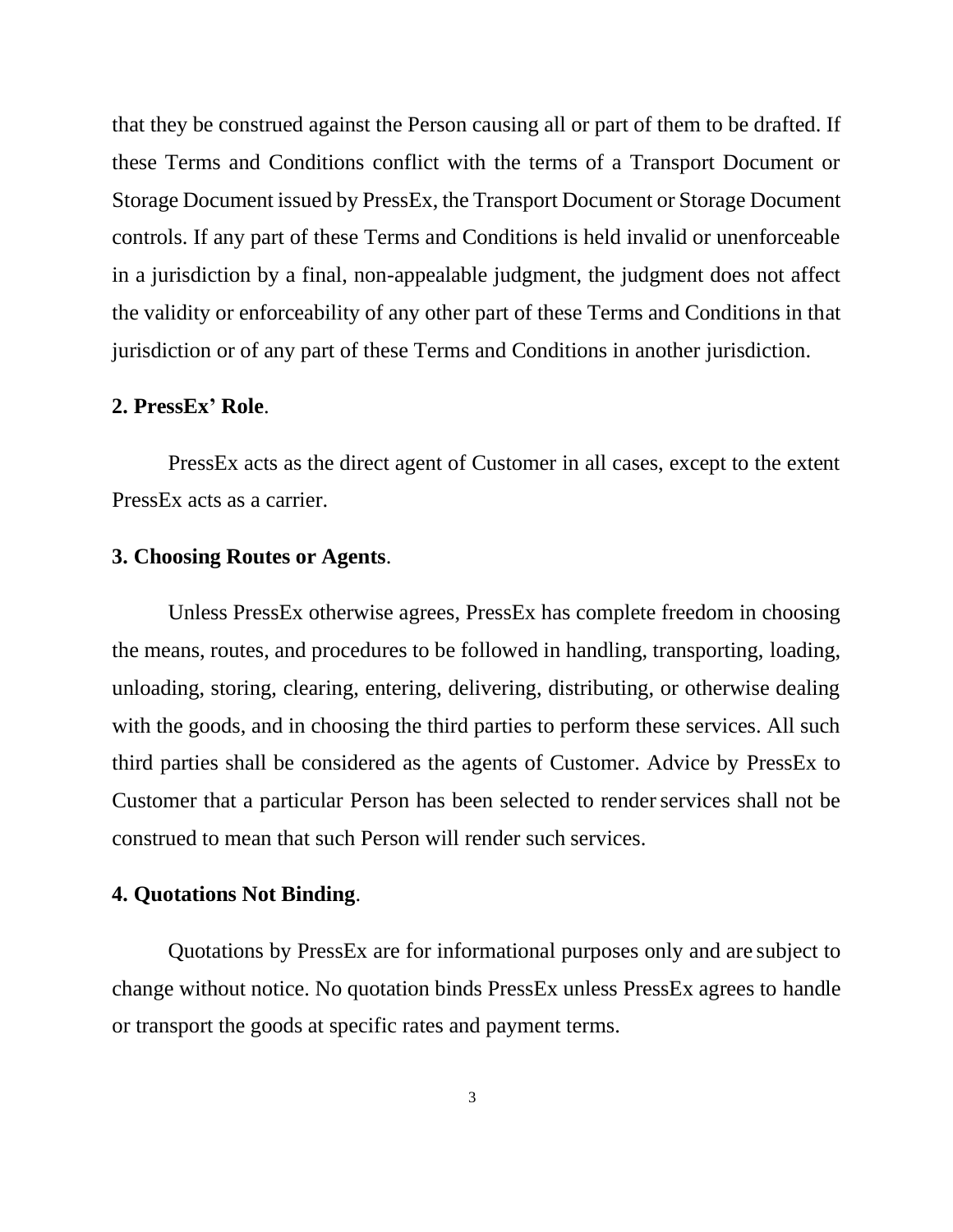## **5. Customer's Duties**.

(a) Customer must do the following: (1) provide and disclose all documents and information required to handle, transport, load, unload, store, clear, enter, deliver, distribute, and otherwise deal with goods (including commercial invoices in proper form and number, other documents necessary or useful in the preparation of the customs entry, and such further information to enable PressEx to perform services, including the dutiable value, weights, measures, number of pieces, packages, cartons or containers, condition of the goods, classification, country of origin, genuineness of the goods and any mark or symbol associated with them, Customer's right to export, import and/or distribute the goods, and the admissibility of the goods, pursuant to Law, all in the languages of and as may be required bythe Laws of the country of origin or of destination); (2) immediately advise PressEx of any errors, discrepancies, incorrect statements, or omissions in any document or other information; (3) review all documents, declarations, security filings, and other submissions prepared or filed with any Governmental Unit or any other Person; and (4) maintain all records required under §§ 508 and 509 of the Tariff Act (19 U.S.C. §§ 1508 and 1509), as amended, or other applicable Law. Unless otherwise agreed, PressEx shall only keep such records that applicable Law requires PressEx itself to maintain, but shall not act as a "record-keeper" or "third-party record- keeper" for Customer. PressEx has no liability for any action taken or fines or penalties assessed by any Governmental Unit because Customer fails to comply with any Law.

(b) PressEx has no liability for increased duty, penalty, fine or expense,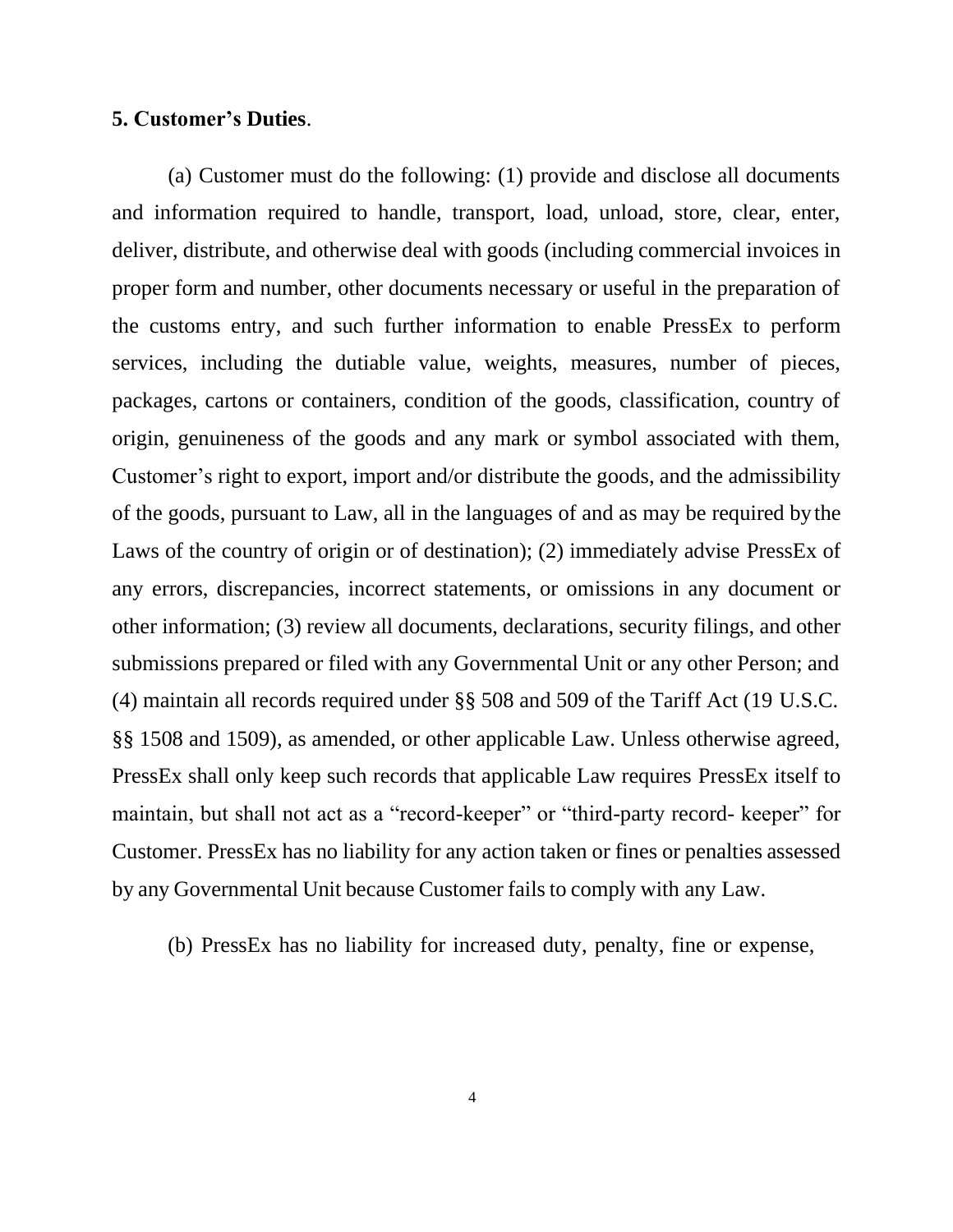unless caused by the negligence or other fault of PressEx, in which case its liability is governed by the provisions of paragraphs 7 and 8 below.

(c) Customer represents, warrants and covenants the accuracy, sufficiency, and completeness of all documents and information furnished to PressEx by or for Customer. PressEx has no duty to inquire into the accuracy, sufficiency, or completeness of any documents or information and in no instance shall be charged with information that Customer fails to give in writing. PressEx may rely on all documents and information furnished to PressEx. If Customer fails to perform any obligation, PressEx may use its judgment in connection with the goods.

(d) Customer represents, warrants and covenants that it is and will remain in compliance with all applicable Laws, including anti-corruption Laws such as the U.S. Foreign Corrupt Practices Act ("FCPA") and the U.K. Bribery Act ("UKBA"); the U.S. Export Administration Regulations ("EAR") administered by the U.S. Commerce Department's Bureau of Industry and Security ("BIS"); the International Traffic in Arms Regulations ("ITAR") administered by the U.S. StateDepartment's Directorate of Defense Trade Controls ("DDTC"); the U.S. Anti-Boycott regulations, and the various U.S. economic sanctions programs administered by the U.S. Treasury Department's Office of Foreign Assets Control ("OFAC"), and that the information the Customer provides to PressEx in connection with Customer's compliance with all such applicable Laws is true and complete. Customer shall also comply with all applicable Laws of any country or other jurisdiction to, from, through, over or in which any goods may be carried, including all applicable Laws relating to the marking, packing, carriage, storage, clearance or delivery of the goods. Customer represents, warrants and covenants that the export jurisdiction and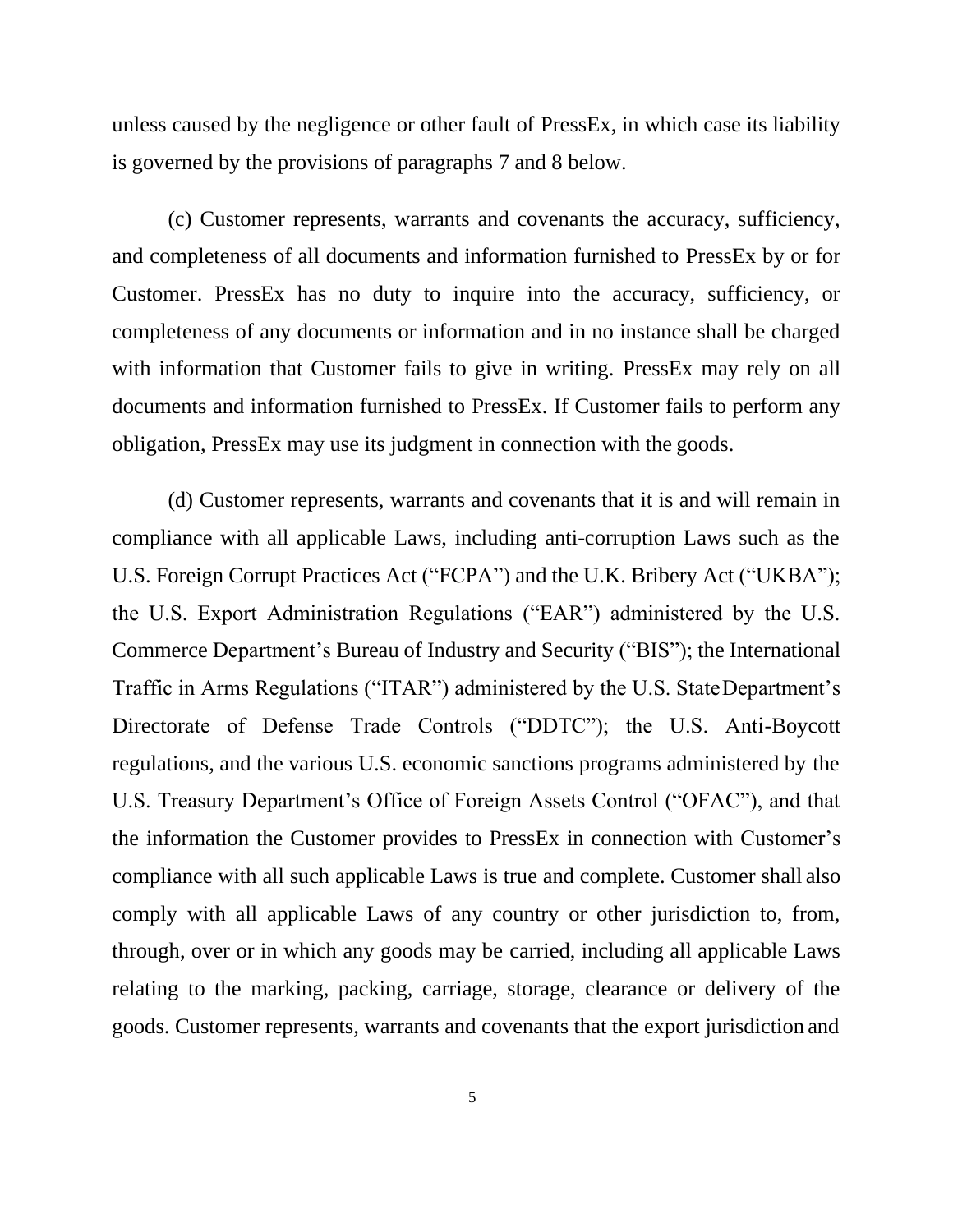classification of all goods is correct and that it shall immediately notify PressEx in writing of any changes to such information. Customer further represents, warrants and covenants that all goods are properly marked, addressed, and packaged to withstand ocean transport, air transport, and ground transport. PressEx is not liable to Customer for loss, damage, expense or delay due to the Customer's failure to comply with these Terms and Conditions. Customer shall indemnify and hold PressEx harmless against any and all claims, losses, or damages arising from the conduct of Customer or any of its officers, directors, employees, agents, owners or other Persons working for or with Customer under these Terms and Conditions that constitutes a violation of the Customer's obligations, representations, warranties and covenants contained herein.

(e) Unless otherwise agreed, Customer shall pay all duties and other Customs charges by automated clearing house.

(f) Unless otherwise agreed, PressEx has no obligation to take any pre- or post-Customs release action, including obtaining binding rulings, advising of liquidations, filing of petitions and/or protests, etc.

(g) Where PressEx prepares and/or issues a Transport Document or Storage Document, PressEx has no obligation to specify thereon the number of pieces, packages and/or cartons, etc., or the condition of the goods.

## **6. Insurance**.

Unless PressEx otherwise agrees, PressEx has no obligation to procure insurance. If PressEx agrees to procure insurance, PressEx has the right to select the insurance companies and underwriters. The insured shall have recourse

6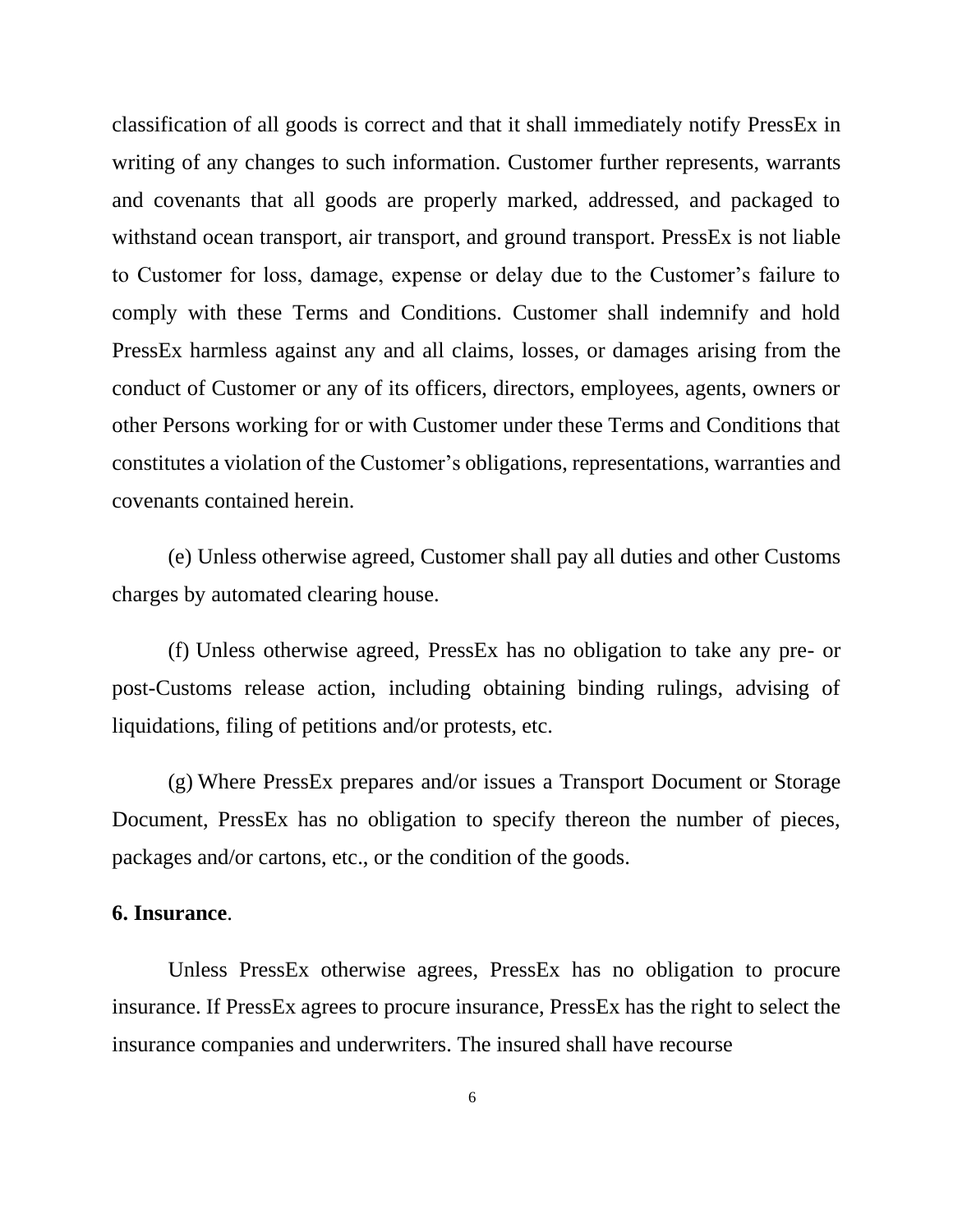against the insurer only and not against PressEx. Customer is responsible for all insurance premiums and for PressEx' charges to arrange for insurance.

#### **7. Limitation of Liability for Loss, Damage, Expense or Delay**.

(a) PressEx has no obligations other than those set forth in these Terms and Conditions or in any Transport Document or Storage Document issued by PressEx. Except as specifically set forth in these Terms and Conditions, PressEx makes no PressEx or implied warranties in connection with its services.

(b) In the absence of proven negligence or other fault by PressEx while the goods are in the physical custody of PressEx, PressEx has no liability whatsoever for any loss, damage, expense or delay.

(c) Subject to the further limitations of liability in subparagraphs (d) and (e), PressEx' liability for any loss, damage, expense or delay resulting from the proven negligence or other fault of PressEx is limited as follows: (1) if the claim arises from PressEx' Customs brokerage services, the lesser of fifty dollars (US) (\$50) per entry or the amount of brokerage fees paid to PressEx for the entry;(2) if the claim relates to transportation services covered by a Transport Document or storage, distribution or handling services covered by a Storage Document issued by PressEx, the monetary limits on PressEx' liability provided for in the Transport Document or Storage Document; or (3) if clauses (1) and (2) do not apply, the lesser of fifty dollars (US) (\$50) per shipment or the commercial invoice value of the shipment. However, the applicable amount of any partial loss, damage, expense or delay shall be adjusted pro rata.

(d) Customer acknowledges that PressEx and third parties to whom goods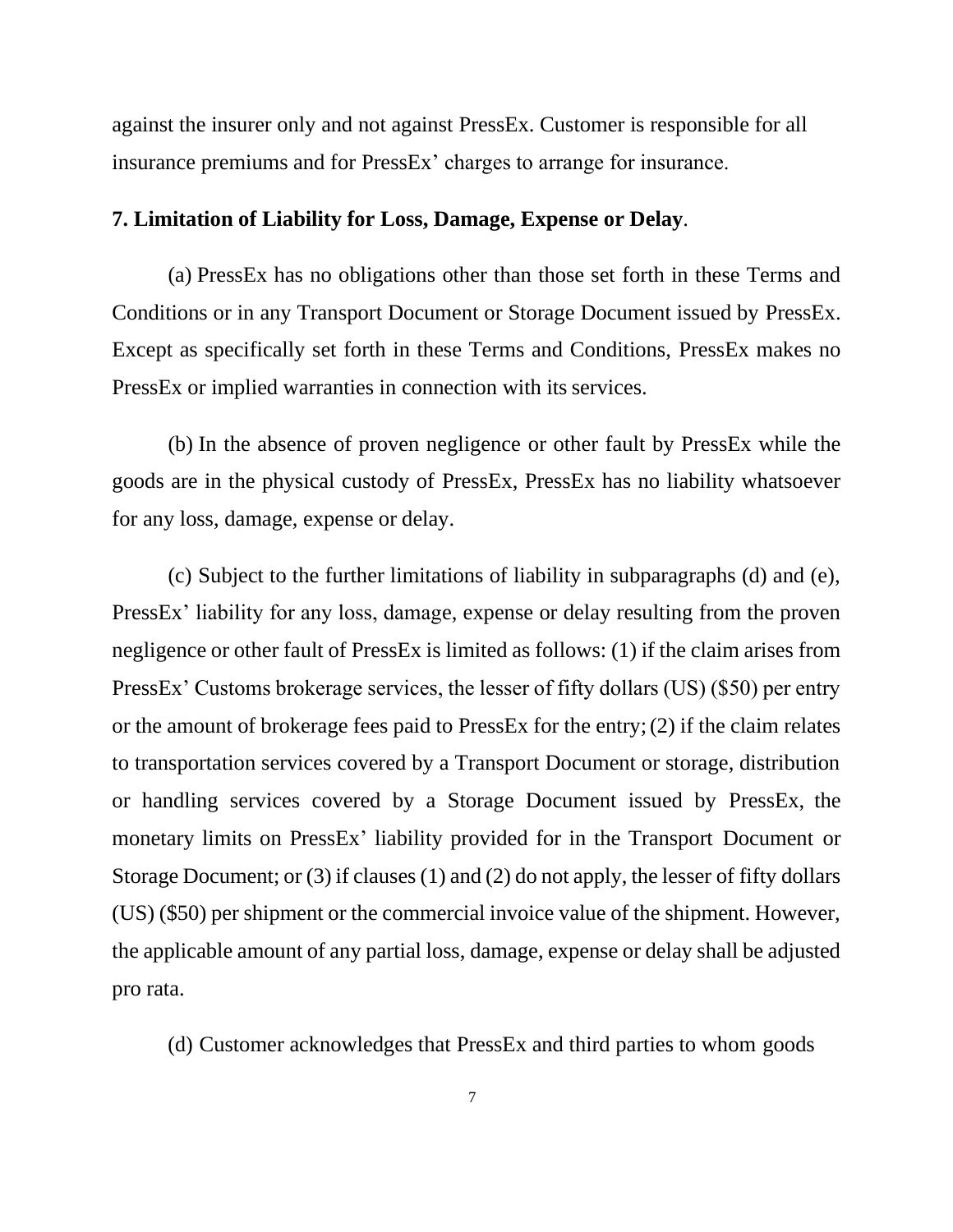are entrusted limit their liability for loss, damage, expense, or delay. Customer may obtain an increase in the liability of PressEx above the limits set forth in subparagraph (c) if PressEx agrees to the request before it renders any services and the agreement sets forth the limit of PressEx' liability and the additional compensation received or paid for the added liability. Otherwise, any valuation that Customer places on the goods shall be considered for export or customs purposes only.

(e) AS A FURTHER LIMITATION ON PRESSEX' LIABILITY, CUSTOMER AGREES THAT THE MAXIMUM AGGREGATE OF PRESSEX' LIABILITY TO CUSTOMER FOR ANY CHARGES, CLAIMS, DAMAGES, LIABILITIES, JUDGMENTS, COSTS, EXPENSES, PAYMENTS OR LOSSES OF ANY KIND DURING ANY CALENDAR YEAR THAT ARE NOT ALREADY LIMITED BY OTHER PROVISIONS OF THIS PARAGRAPH 7, WHETHER OR NOT THE SAME ARISE OUT OF OR RELATE TO SERVICES PERFORMED BY PRESSEX, SHALL BE NO MORE THAN THE LESSER OF THE FOLLOWING: (i) TEN THOUSAND DOLLARS (US) (\$10,000); (ii) ACTUAL, DIRECT DAMAGES; OR (iii) THE AGGREGATE SERVICE CHARGES PAID BY CUSTOMER TO PRESSEX DURING THE SAME PERIOD.

(f) AS A FURTHER LIMITATION ON PRESSEX' LIABILITY, CUSTOMER AGREES THAT PRESSEX SHALL IN NO EVENT BE LIABLE FOR ANY INDIRECT, INCIDENTAL, CONSEQUENTIAL, PUNITIVE, STATUTORY OR SPECIAL DAMAGES, INCLUDING LOST PROFITS, INCOME OR OPPORTUNITY, EVEN IF PRESSEX IS ON

8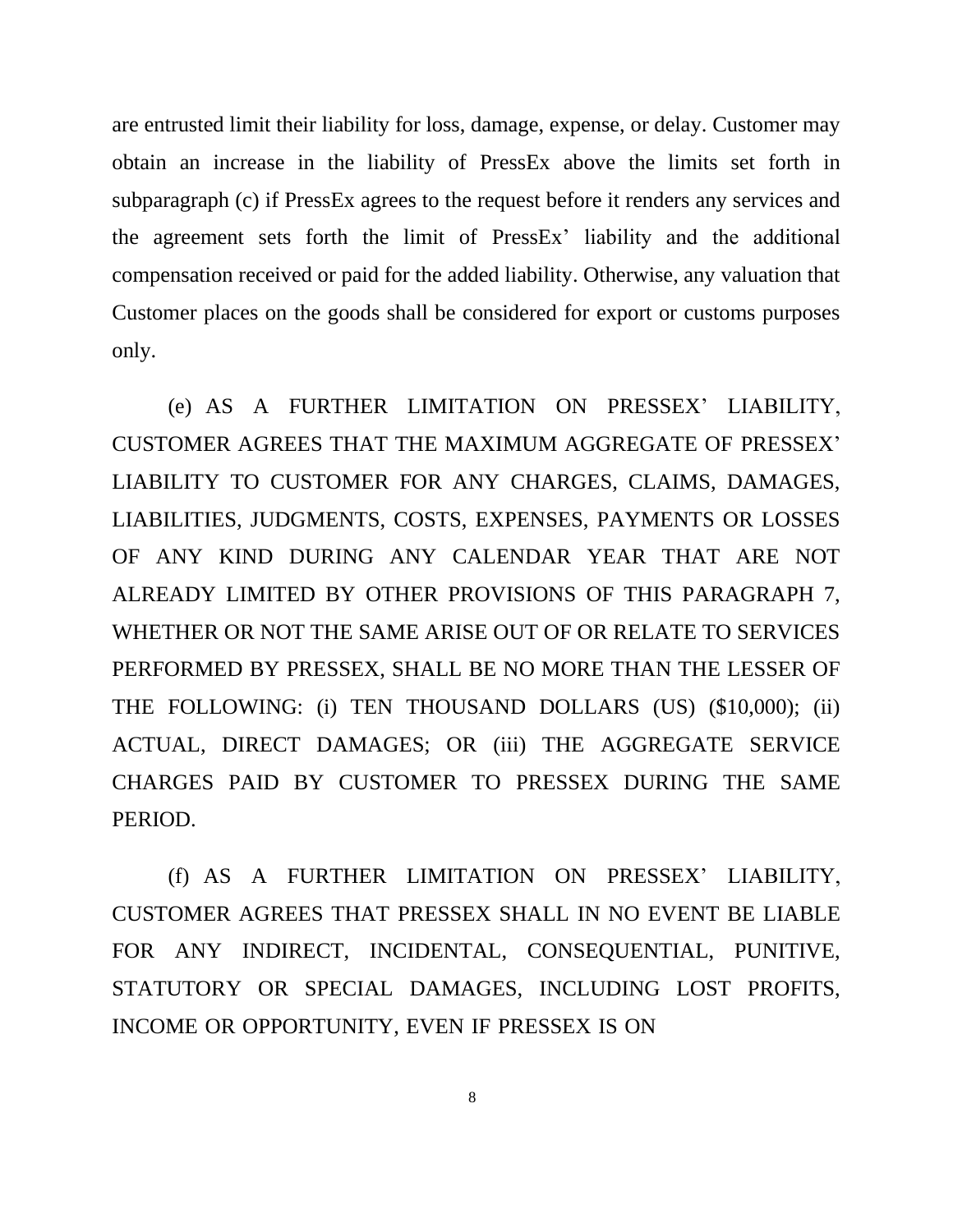NOTICE OF THE POSSIBILITY OF ANY SUCH DAMAGES OR FOR THE ACTS OR OMISSIONS OF ANY OTHER PERSON AND HOWEVER ARISING, INCLUDING FOR BREACH OF CONTRACT, TORT, NEGLIGENCE, WILLFUL OR INTENTIONAL ACTS OR OMISSIONS.

(g) THE LIMITATIONS AND EXCLUSIONS IN THIS PARAGRAPH 7 APPLY EVEN IF THEY CAUSE ANY REMEDY OTHERWISE AVAILABLE TO FAIL OF ITS ESSENTIAL PURPOSE AND WITHOUT REGARD TO PRESSEX' PERFORMANCE OF FAILURE OR DELAY OF PERFORMANCE.

(h) Customer hereby waives all rights and remedies under the Carmack Amendment.

(i) Goods may be entrusted to third parties subject to all conditions as to limitations of liability for loss, damage, expense or delay and to all rules, regulations, requirements and conditions appearing in Transport Documents, Storage Documents, receipts, tariffs, or other documents issued by such Persons. PressEx has no additional liability for any loss, damage, expense, or delay caused by the acts or omissions of third parties.

### **8. Limitation of Actions**.

(a) With respect to any act or omission by PressEx, Customer must present to PressEx at PressEx office (1) a preliminary notice of claim within fourteen (14) days after the loss or incident giving rise to the claim and (2) a formal written sworn proof of claim within one hundred eighty (180) days from the date of loss or incident giving rise to the claim. Failure to satisfy these requirements is a complete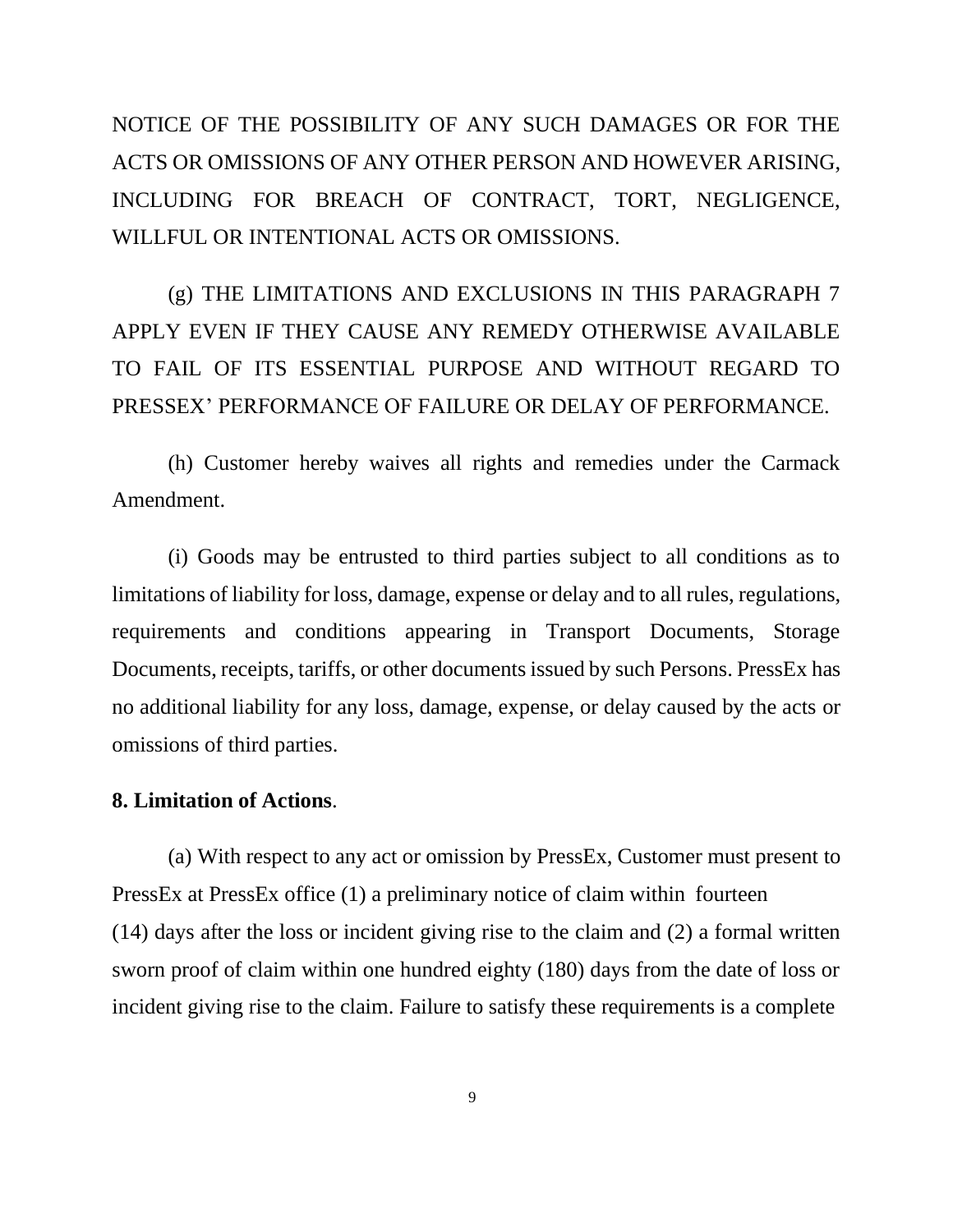defense to any suit or action by Customer, to the extent applicable Law does not mandatorily provide otherwise.

(b) As an additional requirement, any suit to recover on a claim against PressEx must be commenced within one (1) year after the date of delivery or release of the goods, the date when the goods should have been delivered or released, or the date when any other loss, damage, expense, or delay first arose.

## **9. Payment and Credit Terms**.

PressEx' standard payment terms require receipt of cash before performance of services. PressEx may in its sole discretion extend credit to Customer. The amount and terms of credit are subject to PressEx' periodic review. PressEx may in its sole discretion increase, decrease, suspend or revoke credit at any time for any reason and without advance notice. Except to the extent PressEx otherwise agrees, PressEx has no obligation to make or incur any expense, guarantee or advance for any purpose.

## **10. Indemnification**.

Customer shall indemnify PressEx and hold PressEx harmless from and against all charges, claims, damages, liabilities, judgments, costs, expenses, payments or losses of any kind (including for purchase price, freight, storage, demurrage, detention, duties, taxes, fines, penalties, incidental, indirect, consequential or exemplary damages, and PressEx' litigation expenses and reasonable expenses, including attorneys' fees) arising from or related to any one or more of the following: (a) any breach of any representation, warranty, covenant, agreement, undertaking, consent, or waiver by Customer; (b) any failure of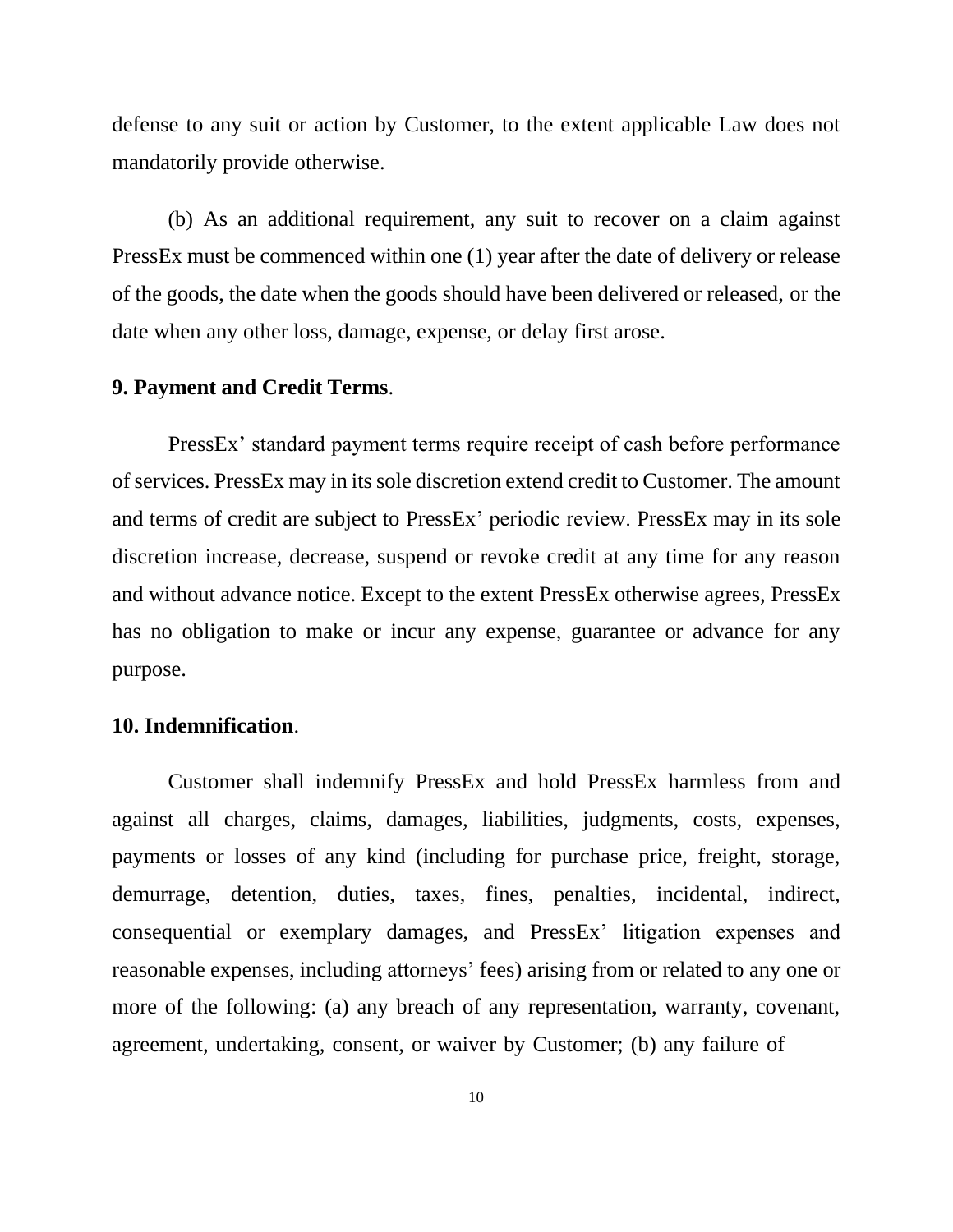Customer to pay or perform when due its obligations to PressEx or to any other Person (including any Governmental Unit, carrier, vendor, holder or assignee of any Transport Document, Storage Document, or other commercial document); (c) Customer's violation of any Law or failure to disclose, correct, or complete any entry, export, security or other data or documents; (d) any other claim by any such other Person, in each case, even if not due to any negligence or other fault of Customer. If any action, claim, suit or proceeding is brought against PressEx, PressEx shall give notice in writing to the Customer by mail to the address on file with PressEx. At Customer's expense PressEx may employ attorneys and other professionals of its own choice in connection with any indemnified matter. Customer's indemnity obligation in this paragraph shall not apply to the extent a court of competent jurisdiction enters a final, non-appealable judgment, specifically finding that the charge, claim, damage, liability, judgment, cost, expense, payment or loss was directly and proximately caused by PressEx' gross negligence or willful misconduct.

#### **11. Sale of Perishable Goods**.

Perishable goods or live animals for which Customer gives no instructions for disposition may be sold or otherwise disposed of without any notice to the Customer, owner, or consignee, and payment or tender of the net proceeds of any sale after deduction of charges is equivalent to delivery of the goods. If for any reason a shipment is refused or remains unclaimed at any place or is returned, the Customer must still pay PressEx for all charges and expenses in connection with the goods. Nothing obligates PressEx to forward, enter or clear the goods or arrange for their disposal.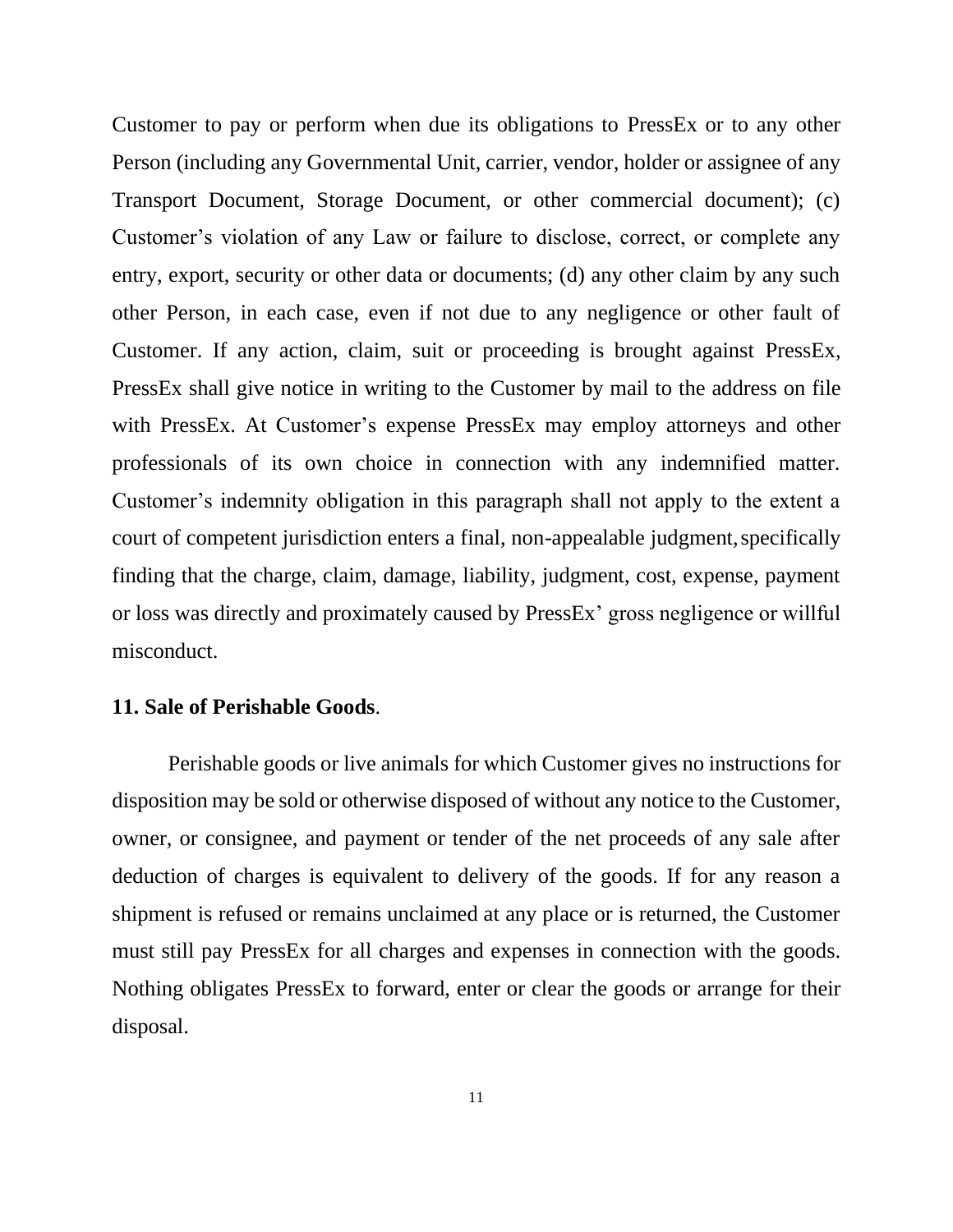#### **12. General Lien on any Property**.

PressEx has a general lien on any and all property (and documents relating thereto) now or hereafter in PressEx' possession, custody or control or en route as security for all existing and future indebtedness and obligations of Customer to PressEx. This lien is in addition to any other rights and remedies PressEx may have under other agreements or applicable Law and shall survive delivery or release of any property. PressEx has the right to withhold delivery or release of any property if Customer is in breach of any indebtedness or obligation to PressEx, even if not related to such property. If any such indebtedness or obligation is unsatisfied, PressEx may, in addition to all other rights and remedies under other agreements and/or applicable Law, exercise all of the rights and remedies of a secured party under the Uniform Commercial Code. Any notice required to be given of a sale or other disposition made at least ten (10) days before a proposed action constitutes fair and reasonable notice. Any surplus from the sale or other disposition, after deduction for all sums owed to PressEx, shall be transmitted to Customer, and Customer shall be liable for any deficiency.

# **13. Compensation of PressEx**.

The compensation of PressEx for its services and advances shall be included with and is in addition to the rates and charges of all third parties to handle, transport, load, unload, store, clear, enter, deliver, distribute or otherwise deal with the goods, and shall be exclusive of any brokerage, commissions, dividends or other revenue received by PressEx from insurers or other Persons. Customer shall pay all costs, expenses and fees (including reasonable attorneys' fees) incurred by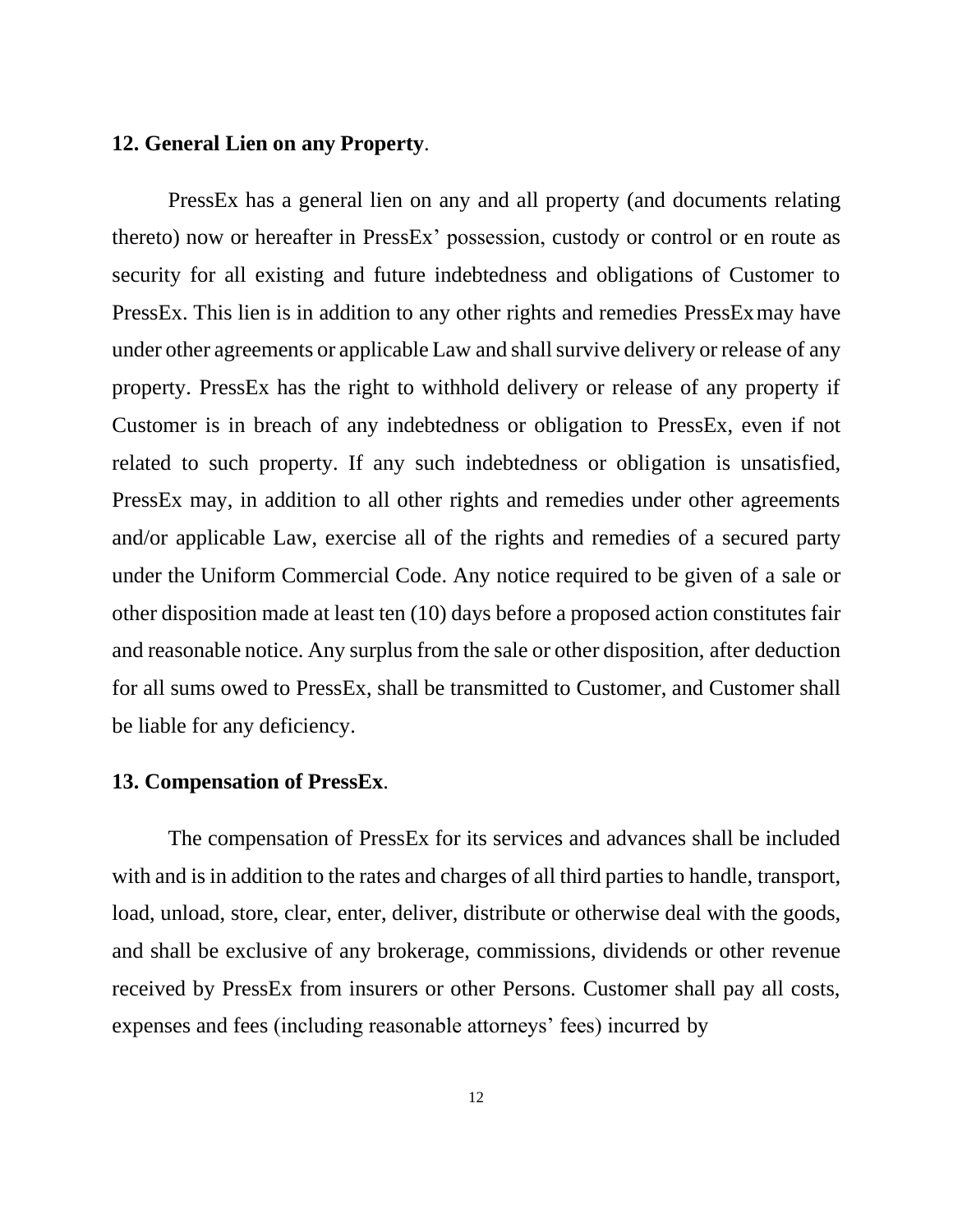PressEx in connection with (a) the enforcement of payment or performance of any indebtedness or obligation of Customer (including by any action or participation in, or in connection with, a bankruptcy or insolvency proceeding, wherever pending) or (b) any dispute between PressEx and Customer or any other Person. All amounts owed to PressEx must be paid in the lawful currency specified in PressEx' invoices in immediately available funds, without abatement, counterclaim, set-off, recoupment, and free and clear of, and without any deduction or withholding for, any taxes, duties, confiscation, detention, or other matters. If any amount is not paid when due, it shall accrue interest until paid at one and one-half percent (1.5%) per month (19.72% per annum).

# **14. Intellectual Property**.

PressEx' intellectual property provided, demonstrated or used in connection with any services, including databases, software, web pages, programs, processes and procedures, reports, manuals, presentations, patents, trademarks, copyrights, trade secrets, service marks, know-how and any other similar rights or intangible assets recognized under applicable Law (all of the foregoing, including source codes and similar information, "Intellectual Property"), was developed and maintained at great expense, is of great value to PressEx, is confidential and proprietary, and shall remain the sole and exclusive property of PressEx at all times. Without PressEx' prior written consent, Customer shall neither directly nor indirectly attempt to or actually disclose, use, re-create, duplicate, decode, alter, change, disassemble, decompile, or reverse engineer any Intellectual Property. Customer acknowledges and agrees that a violation of any of the foregoing shall cause irreparable harm to PressEx.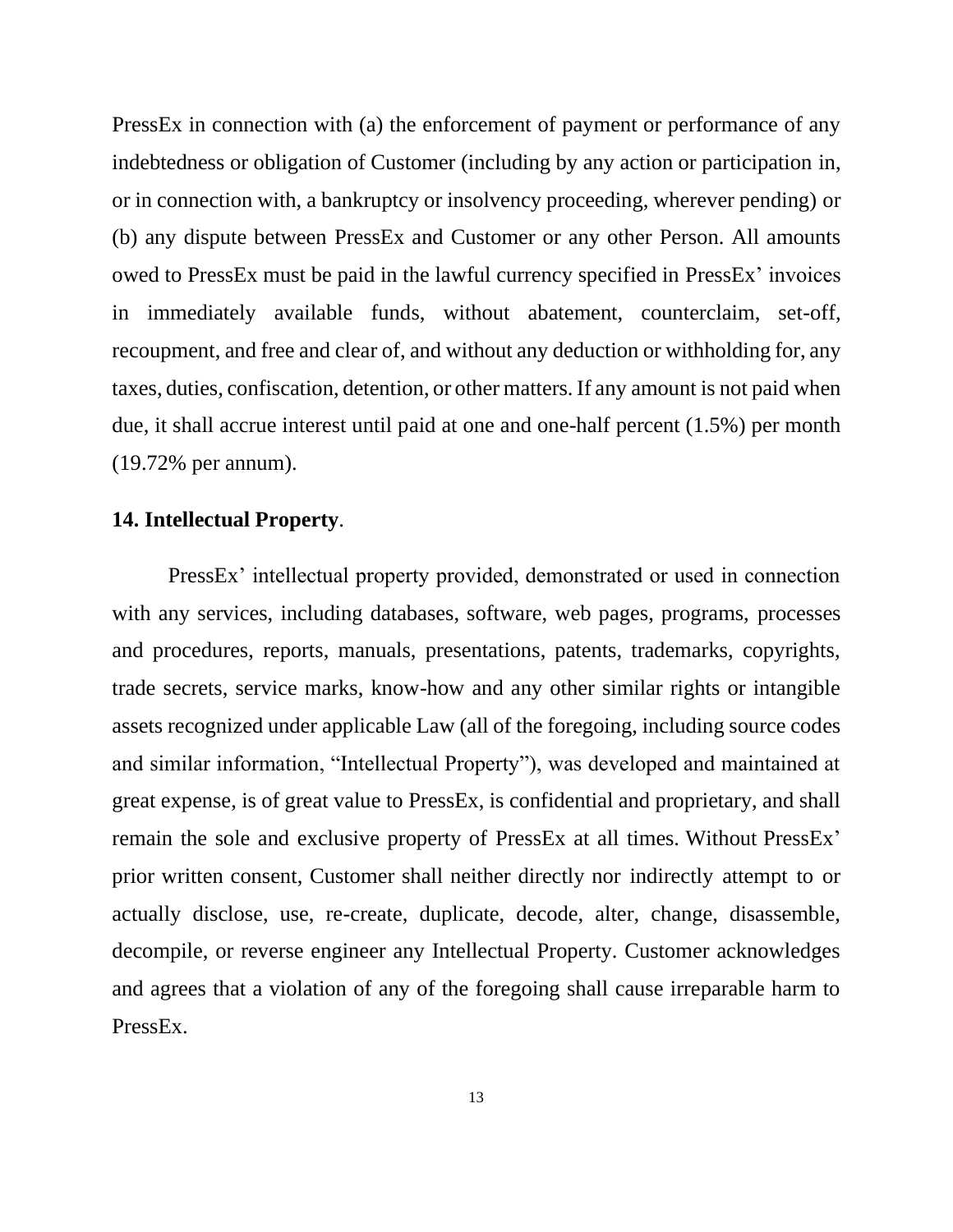#### **15. Data Privacy.**

Customer represents, warrants and covenants that it complies with all applicable privacy and data protection Laws with respect to information ("Customer Data") about contacts or clients of Customer or about other Persons that Customer provides to PressEx to enable PressEx to perform services. With respect to Customer Data, Customer acts as a "data controller" or similar term under applicable Law. Customer further represents, warrants and covenants that it has obtained the proper consent from all data subjects to the disclosure and transfer of Customer Data to PressEx. In providing services to Customer, PressEx may be required to share Customer Data with Governmental Units and may process Customer Data and thus act as a "data processor" or similar term under applicable Law with respect to such data and will process Customer Data in accordance with lawful instructions from Customer. PressEx may use Customer Data as part of its Customer account opening, general administration process (e.g., in order to carry out compliance, financial checks, invoicing, or debt recovery), and otherwise in performing services. The information may be transferred to or accessible from PressEx' offices around the world.

# **16. Force Majeure.**

PressEx is not liable for loss, damage, expense, delay, or nonperformance resulting in whole or in part from circumstances beyond the control of PressEx, including: (i) acts of God, including flood, earthquake, storm, hurricane, power failure or other natural disaster; (ii) war, hijacking, robbery, theft or terrorist activities; (iii) incidents or deteriorations to means of transportation; (iv) embargoes; (v) civil commotions or riots; (vi) defects,nature or inherent vice of the goods; (vii)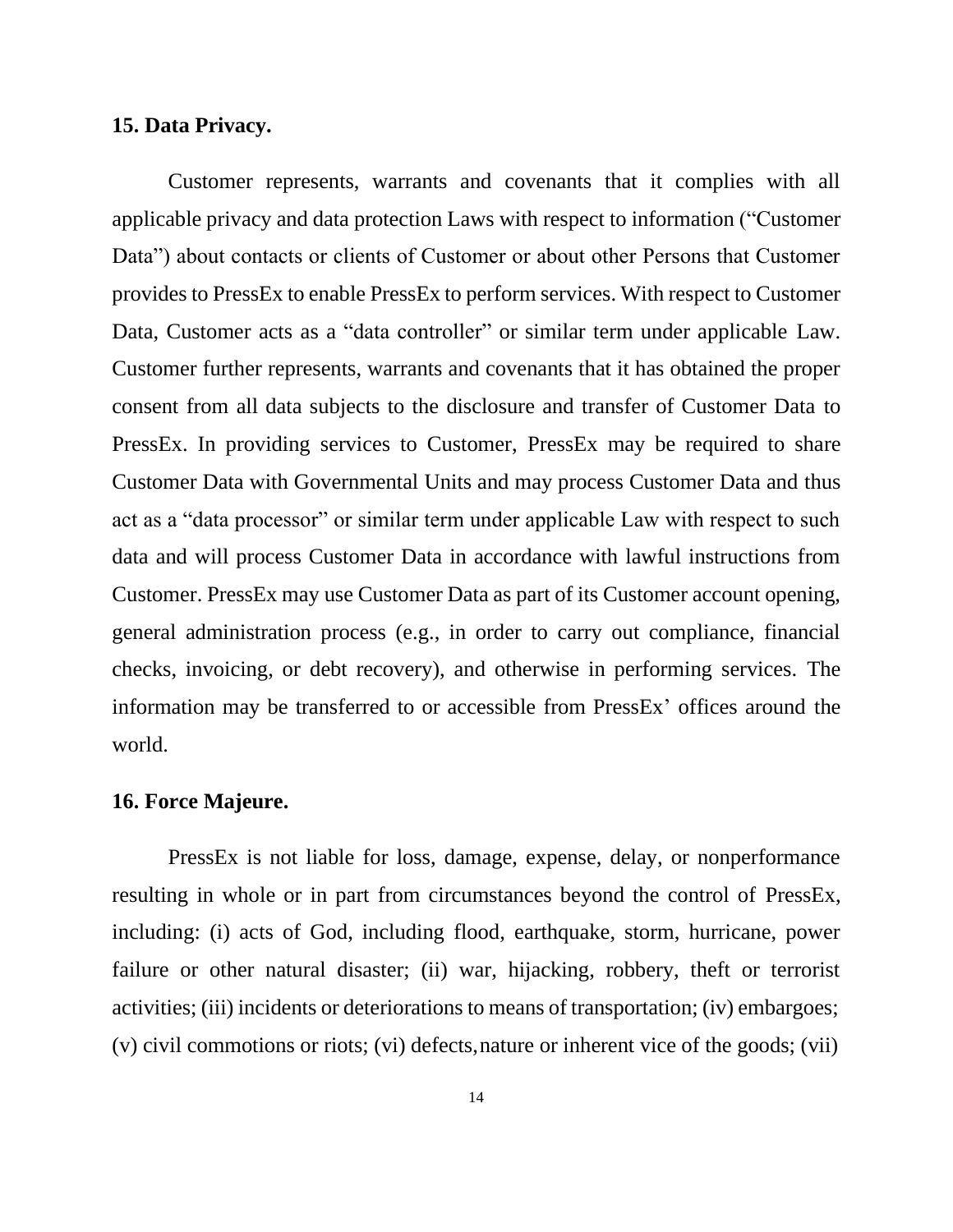acts, breaches of contract, or omissions by Customer or any other Person who may have an interest in the goods; (viii) acts by any Governmental Unit, including denial or cancellation of any import, export or other necessary license; or (ix) strikes, lockouts, slowdowns or other labor conflicts.

# **17. Governing Law; Consent to Jurisdiction and Venue**.

These Terms and Conditions shall be construed according to the Laws of the State of Florida, without regard to conflict of law principles. Customer irrevocably consents to non-exclusive jurisdiction and venue for all proceedings related to disputes involving Customer and PressEx in the federal or state courts sitting in Miami Dade County, Florida. Customer irrevocably consents to the commencement and transfer of all proceedings to such courts. Customer also irrevocably consents to the commencement and to the transfer of venue in any action to any other venue in which PressEx is party to an action brought by itself or another Person. Customer waives all defenses based on inconvenience of forum in all actions commenced in or transferred to the venues agreed to above.

### **18. Miscellaneous.**

Notwithstanding any course of dealing, course of conduct, course of performance, or usage of trade, (a) whenever reference is made to the PressEx' agreement, acceptance, approval or consent, even if not specifically so stated such agreement, acceptance, approval or consent is not effective unless in writing and signed by a duly authorized officer of PressEx, (b) neither failure nor delay by PressEx to exercise any right, remedy, power, or privilege operates as a waiver, (c) no single or partial exercise of any right, remedy, power, or privilege by